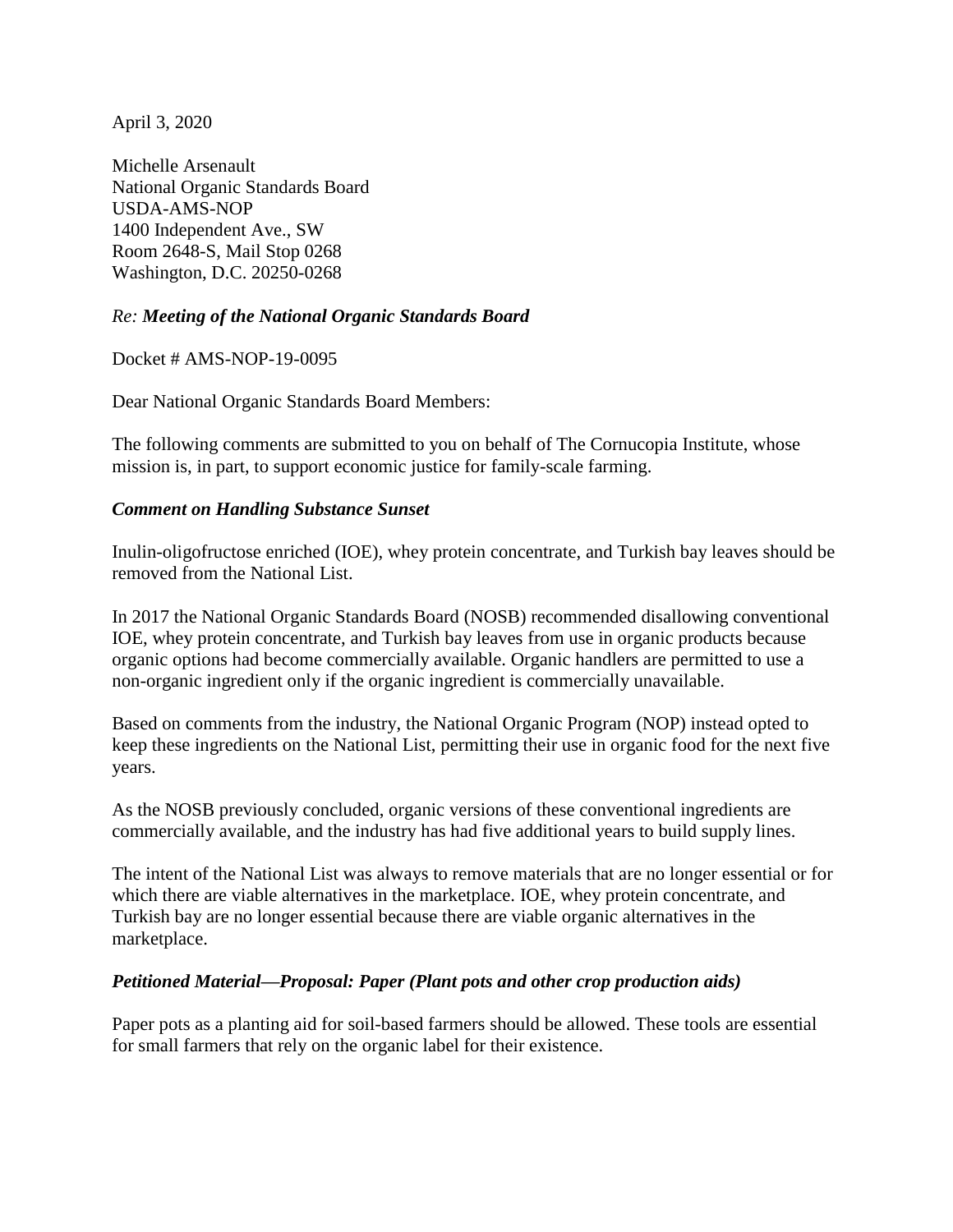The notation should not be so broad as to allow all possible uses. We suggest that the notation include the following requirements to avoid abuse and encourage improvements in the industry:

- Must use paper pots derived from recycled papers and choose pots without synthetic noncellulose fibers when those products are commercially available. Petroleum-based fibers must be disallowed.
- Must be used as a planting aid for soil-based crops only and be a product that decomposes in the soil.
- The paper pots cannot include synthetic antimicrobials, fungicides, or fertilizers.
- The paper pots cannot be constructed from petroleum-based fibers.

It bears mentioning that the [Sunset Process,](https://www.cornucopia.org/2014/01/usda-power-grab/) as it existed prior to 2013, would have offered a simpler path to address changes in commercial availability and issues on the types of fibers and adhesives used in the future. While it appears that the adhesives used in available paper pots pose a low health risk, more research is needed. In this respect the NOSB should allow the use of paper pots but be prepared to alter annotations and encourage the research of superior alternatives (including pots without synthetic fibers or adhesives) in the future.

# *Wild, Native Fish for Liquid Fish Products*

We appreciate the discussion being generated around the Crops Subcommittee's (CS) Discussion Document on the use of wild and native fish for liquid fish products (LFPs). LFPs are an important tool for many organic producers.

Unfortunately, this product comes with various complications and concerns. The CS has only addressed some of these.

The Crops Subcommittee noted that there is no intention to exclude the use of farmed fish or invasive species that are harvested to protect native ecosystems. We support the use and harvest of invasive fish species for use in LFPs. However, while some farmed fish (and their offal and/or byproduct, which may be used for LFPs) have less impact on wild or native fish stocks, environmental impact of fish farming varies widely.

First, many farmed species are given feed derived from wild and native fish. This means that these fish products are still having a deleterious impact on wild fisheries.

Depending on the species being farmed, the methods used, and where the farm is located, there can be numerous deleterious impacts on the environment and wildlife. Combined with the feed and pharmaceuticals that are put into aquaculture pens, fish waste can impact the local environment by polluting the water and smothering plants and animals on the seafloor. Nutrient pollution can also be a concern for land-based aquaculture systems. There are further risks that diseases and parasites are spread to wild fish from crowded aquaculture pens.

Land-based operations do benefit from fewer risks to the environment. Fish such as tilapia, catfish, cobia, Arctic char, and trout can be raised in onshore systems that do not risk sensitive marine habitats and fisheries.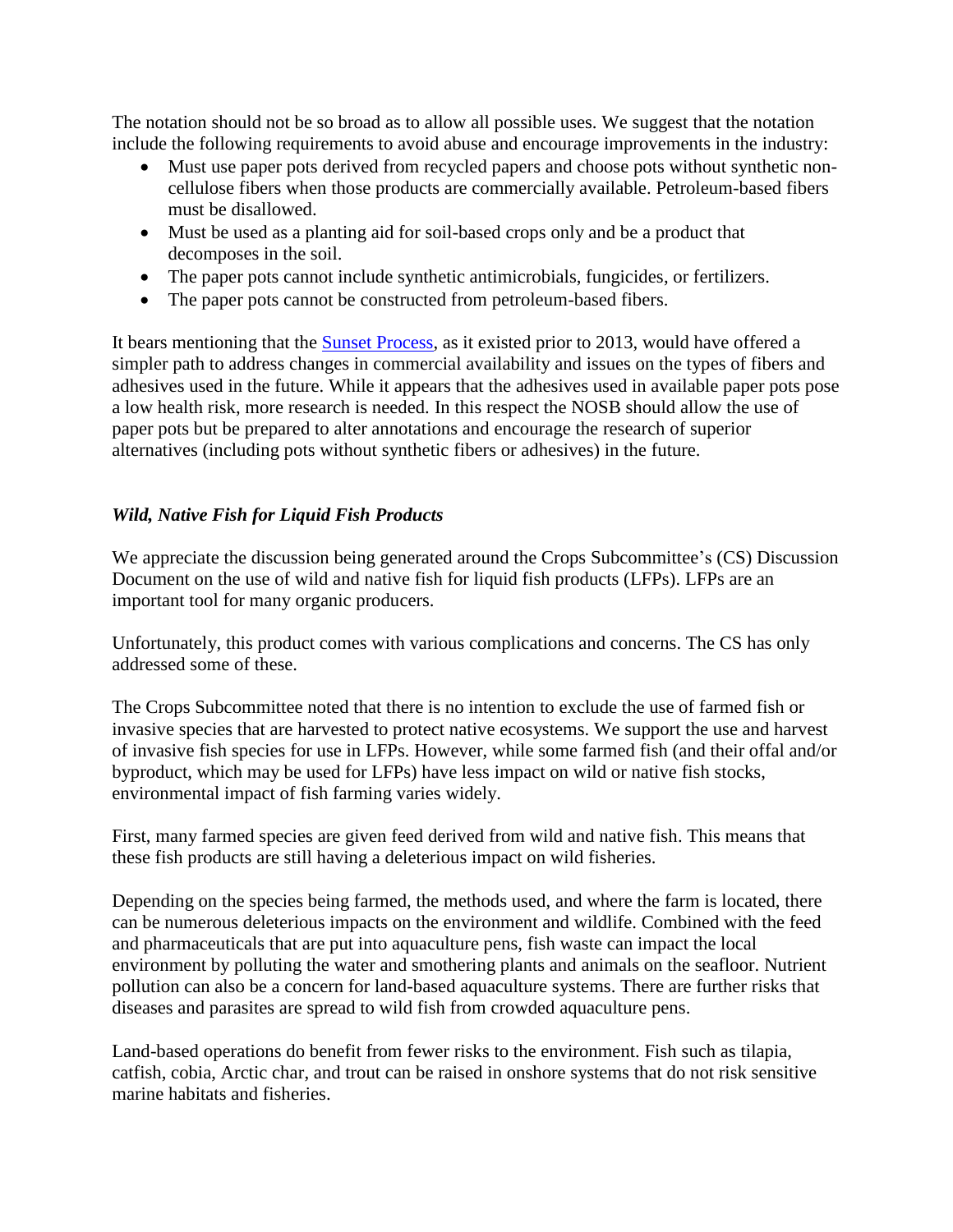However, Cornucopia emphasizes that at this time farmed fish should not have blanket approval for use in organic fertilizer without more study.

Cornucopia has concerns about organic producers supporting certain practices by offering economic incentives to their use. Even if it is otherwise considered a "waste product," fish byproduct is sold and therefore supports potentially harmful harvest practices.

With respect to the questions raised by the CS, Cornucopia has concerns about the current allowed uses. While the relevant TR notes that wild fish are not being harvested *solely* for use in fertilizer, this use could further support the harvest of wild fish by providing a lucrative market for the "waste product." Fertilizers and similar inputs allowed in organic production typically command a higher dollar than their conventional counterparts. It is not clear from the Technical Report whether this question was explored.

Cornucopia supports either an annotation or addition to section 205.602 to prohibit the use of wild, native fish harvested solely for the manufacture of fertilizer. We suggest the CS should discuss issues of enforcement of any annotations restricting the use of wild and native fish stocks.

Cornucopia feels it is important to gain insight into how using "fish waste" byproduct could support the harvest of wild and native fish in an unsustainable manner. This question also must be considered for farmed fish because all fish farming is not equal in terms of environmental sustainability and harm caused. Overall, Cornucopia supports a narrowed scope of how LFPs can be used in the organic marketplace.

#### *Biodegradable biobased mulch films*

Cornucopia appreciates the NOSB's continued attention to the status and use of biodegradable biobased mulch films. Currently available biobased mulches contain petroleum-based polymers that degrade into the soil.

Cornucopia recommends caution regarding the acceptance and use of biobased mulches because they are a technology that has only been in the marketplace for a short time. We do not know how the soil microbiome, watersheds, or other essential farm components will be impacted by their use.

As noted by the subcommittee, the supplemental TR was inconclusive, since research on these materials is currently limited. Without this data we cannot conclude that biodegradable biobased mulch films are appropriate for organic production. Cornucopia supports the use of the *precautionary principle* with these production aids.

While the argument *can* be made that the use of this product could be considered environmentally friendly since it replaces plastic mulches that end up in landfills, the reality is that both of these products have serious environmental concerns that could make them incompatible with organic ideals.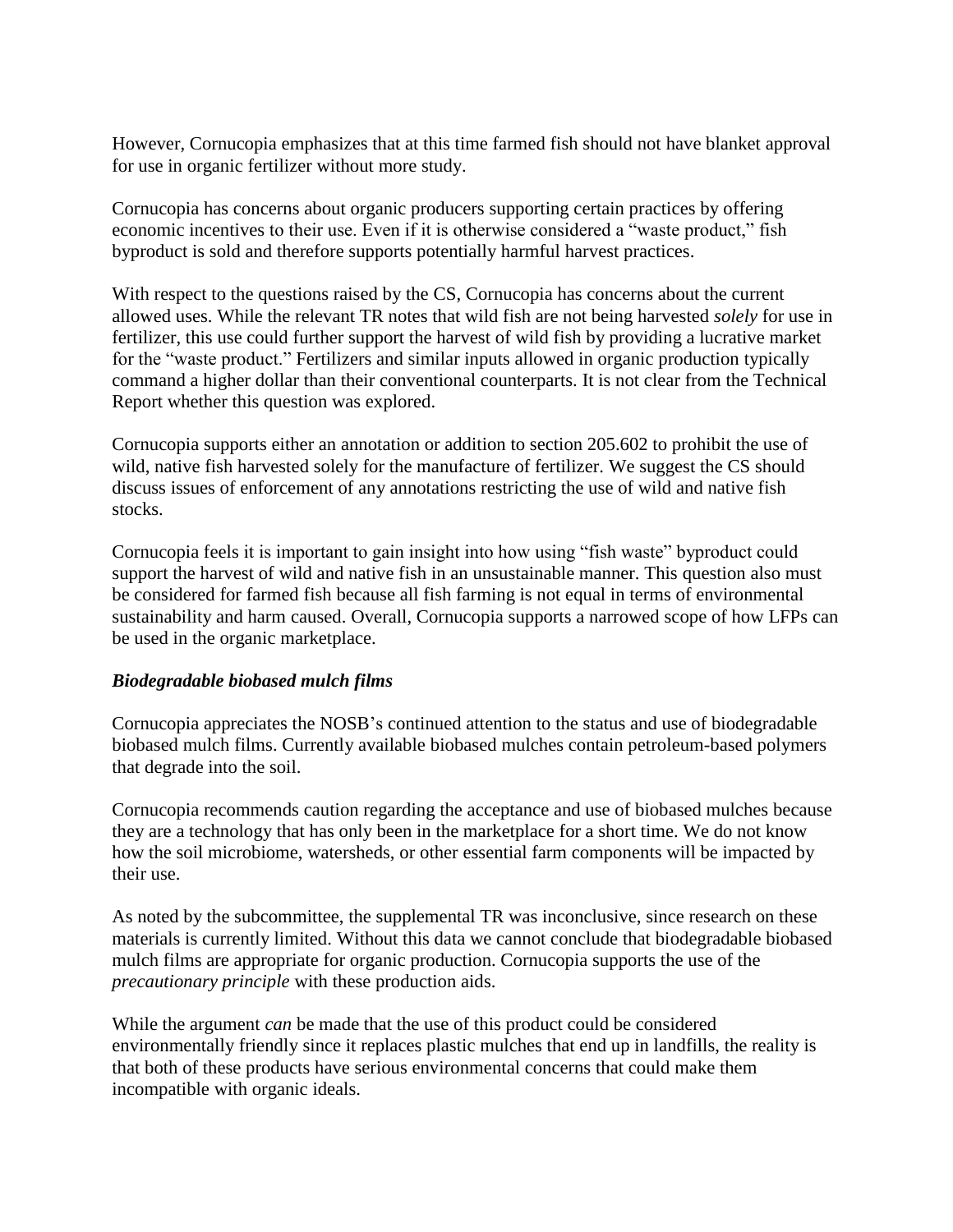### *Research Priorities*

Cornucopia appreciates the detailed research priority agenda put forth by the NOSB at this time. Continuous improvement is one of the central tenets of organic food production; authentic organic farmers steward soil and the best handlers seek the highest quality organic ingredients for their products. Researching the means to best move the organic industry forward without sacrificing its integrity is of the utmost importance. We offer some comments on the proposed research priorities.

### **1. Evaluation of methionine in the context of a systems-based approach to organic poultry production.**

Cornucopia supports the evaluation of DL-Methionine in the context of organic poultry production. Based on our own industry research, Cornucopia has concerns that synthetic methionine is being used principally as a production tool, rather than as an essential dietary supplement. This research is backed by the fact that the European Union does not allow synthetic methionine. They don't need it because they require poultry producers to use breeds more appropriate for organic production, require lower stocking densities, and have strict rules ensuring outdoor access and opportunities for legitimate foraging for their birds.

Pasture management and outdoor access is of particular import, as there are questions concerning whether synthetic methionine still meets the essentiality requirements at the current allowed level. Many family-scale organic poultry farms do not supplement with synthetic methionine at all—they don't need to because they give their birds legitimate time outdoors (which includes high quality forage) and use breeds and production methods that support the natural behavior and normal growth patterns of the species.

There have also been advances in the use of insect protein—specifically black soldier fly larvae—as a source of natural methionine. This suggests viable alternatives exist that the industry is not utilizing because they still have access to this synthetic growth promoter. Insect proteins are an environmentally sound way to produce both protein and methionine from poultry. As an added bonus, insect protein is a component of the historical diet of game bird species.

Part of this research could include looking into the utilization of insects and whether said insects can and should also be certified organic.

#### **2. Prevention and Management of Parasites**

We support this research priority as long as it continues to be premised on a systems-based approach**.** 

This research priority lists many good options for research in the area of parasite control. The plant-specific research questions posed are as follows: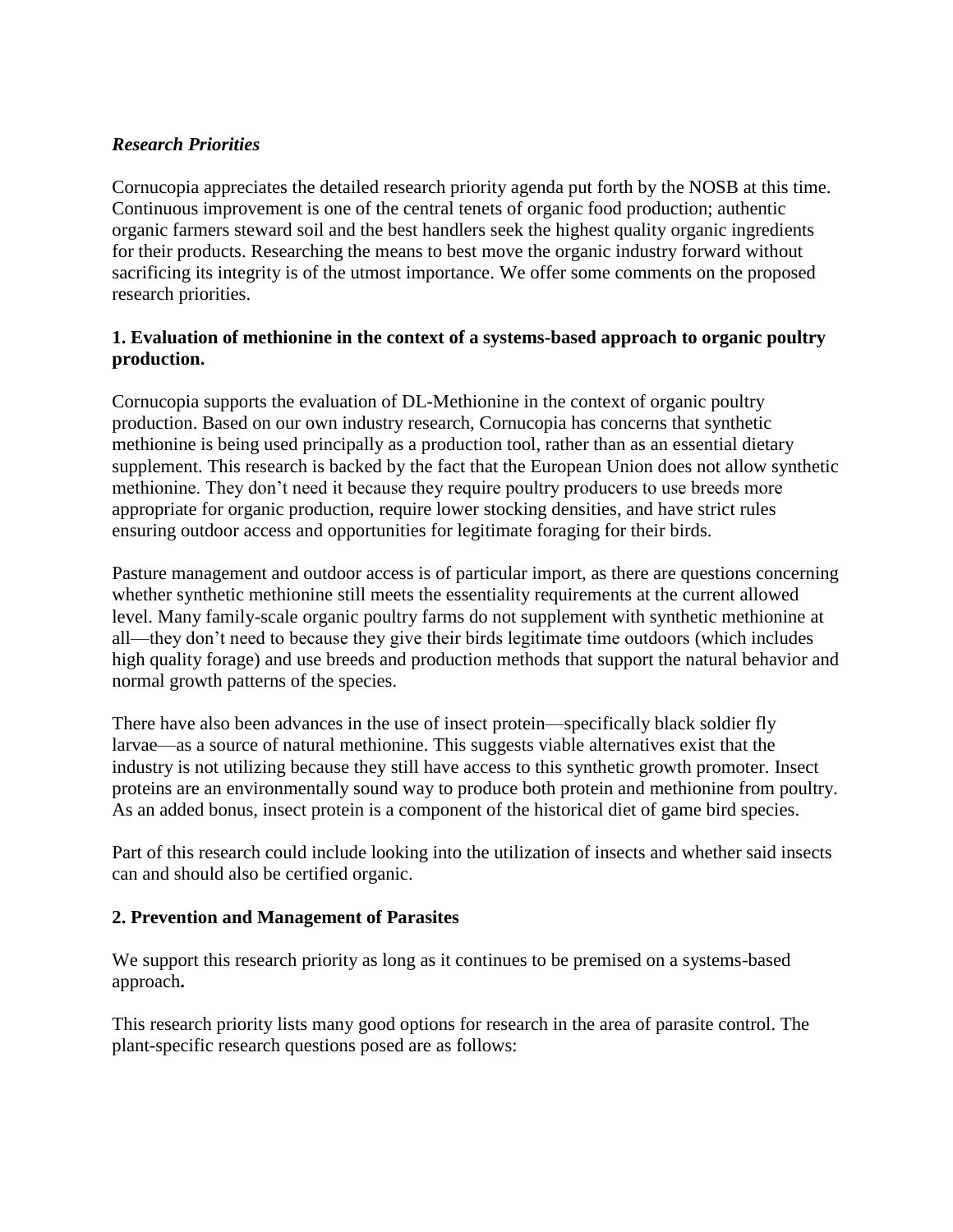*Are there plant species in pastures and scrublands that could be incorporated into the annual grazing system to reduce the spread of parasites or to provide prevention through the flora, fauna, and minerals ingested? Which pasture management systems appear to be best for parasite prevention in various parts of the country? Are pasture mixes being developed that include plants known to prevent parasites in various breeds?*

Cornucopia wants to ensure that as the above questions are explored, researchers keep in mind that it is imperative to support wildlife and native plants, especially in areas that already have strong native characteristics. Planting non-native plants in areas that have the traits of a native ecosystem is damaging to the environment and sensitive populations. Cultivation techniques, such as specific pasture mixes, should only be considered on private land that has already lost native characteristics.

# **3. Organic Livestock Breeding**

Organic rules require livestock products originate from animals that are not confined and are adapted to outdoor living as well as obtaining feed from living vegetation and outdoor foraging. Unfortunately, the majority of organic livestock still do not meet these qualifications. A current Food and Agriculture Organization report states that globally one third of pigs, half of all egg layers, two thirds of milk animals, and three quarters of meat chickens are produced with breeds more suited to confinement or industrial production systems than a typical organic farm or ranch.

Cornucopia strongly agrees that the organic community has a great need for regionally adapted livestock breeds that can thrive in authentic organic systems. This is particularly the case for poultry, as fast-growing strains that are ubiquitous to the conventional marketplace are also utilized by organic producers despite poor performance on pasture-based systems.

High animal welfare is predicated on a natural diet and time spent outdoors performing natural behaviors (which includes foraging for food for all livestock animals, including poultry). The organic standards should be focused on moving the organic livestock industry closer to these ideals rather than propping up producers that are not dedicated to legitimate pasturing and flooding the market with low-priced "organic" products.

Organic agriculture should be premised on *at least* maintaining the healthful qualities of the land in question. Organic ideals such as fostering biodiversity and preventing harm to the environment, noted in the Organic Foods Production Act (OFPA), support the concept that organic production should actually *improve* land it takes place on. This "continuous improvement" goes hand-in-hand with utilizing production practices such as regenerative agriculture, using deep-rooted native perennial grasses, silvopasture, and other management strategies that are proven to have the highest environmental outcomes. It's vital that this research explore the types of livestock that work synergistically with these particular management strategies.

## **4. Alternatives to Bisphenol A (BPA)**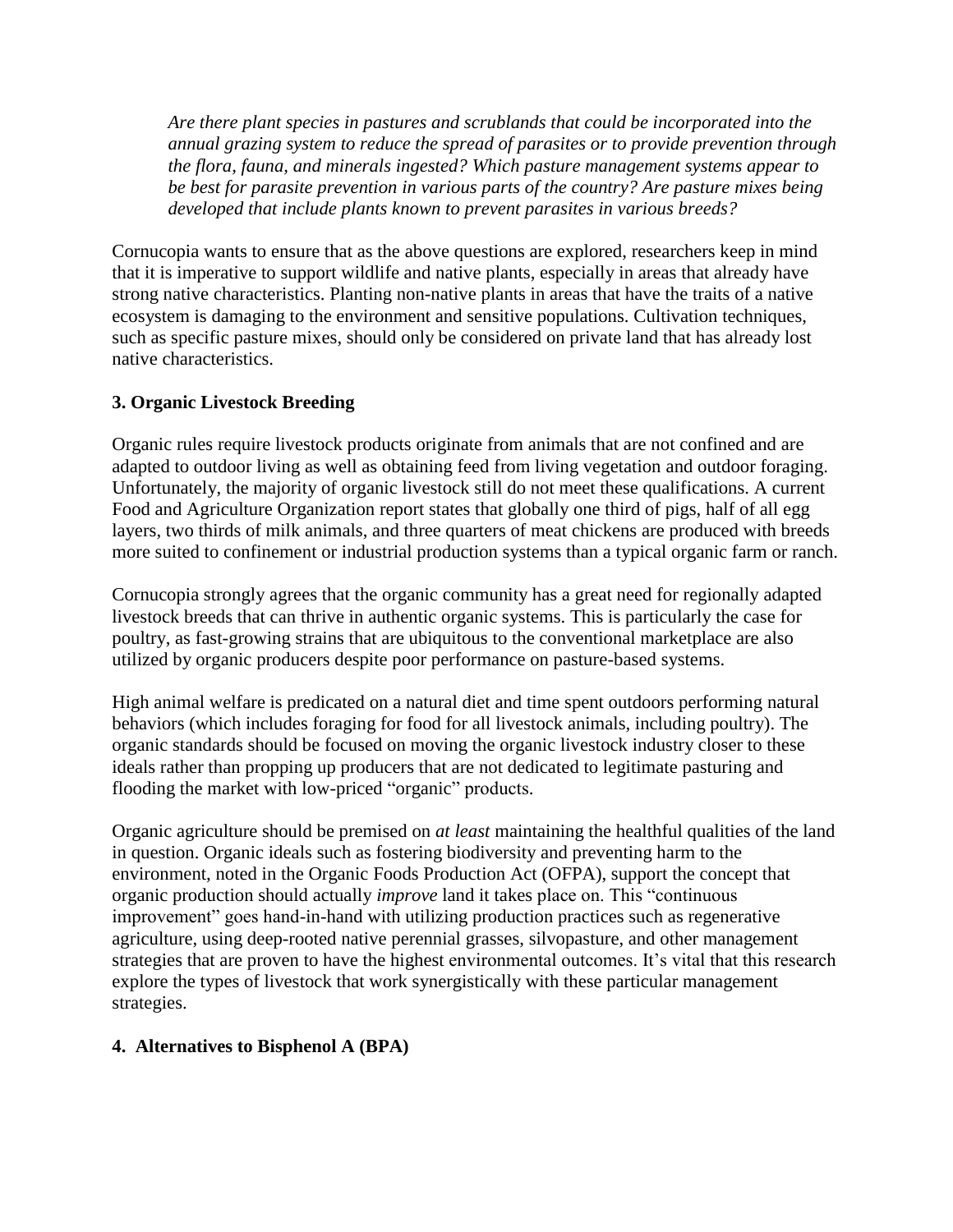The Cornucopia Institute supports research to identify alternatives to Bisphenol A (BPA). Concerns exist that certain BPA alternatives pose significant risks to human health.

Cornucopia has previously submitted comments opposing the use of Bisphenol A (BPA) in the packaging of any product labeled ''organic'' or ''made with organic (specified ingredients or food  $group(s))$ ."

Numerous peer-reviewed studies indicate that BPA is an endocrine disrupting chemical and is linked to a multitude of adverse health effects, including cancer, obesity**,** diabetes, neurological and behavioral problems, and reproductive issues.

It is undisputed that dietary exposure to food products packaged in BPA-lined cans results in higher urinary BPA concentrations in humans.<sup>1</sup> BPA accumulates in reproductive organs, and due to its structural similarity to estrogen, acts as an endocrine disruptor.<sup>2</sup>

Other countries have recognized the hazards of BPA used in food packaging. France prohibits the import and domestic sale of any food contact materials containing BPA. Canada, the European Union, and the United States ban the use of BPA in infant formula bottles, which is a clear acknowledgement that adverse health effects tied to dietary exposure to BPA exist.

The principle outlined in 7 C.F.R. § 205.272 requires organic handlers to prevent contact between organic products and non-organic products or prohibited substances. The prohibition of the use of a chemical linked to such well-documented adverse health effects is entirely consistent with the regulatory language and basic tenets of organic production.

Consumer goods companies have responded to public concern about BPA by replacing BPA with other bisphenol chemicals on packaging labeled "BPA-free."

Scientists have warned that the alternative chemicals may also pose health risks. Bisphenol S (BPS) and Bisphenol F (BPF) have almost the same molecular size and structure as BPA, raising concerns that they could act similarly in the body.

A recent study links BPS and BPF to a potential increase in childhood obesity. Researchers from the NYU School of Medicine found that children ages 6 to 19 with higher levels of BPS and BPF in their urine were more likely to be obese than those with lower levels.<sup>3</sup>

Whether alternatives to BPA are also endocrine disruptors and pose other adverse health effects is cause for serious concern.

The NOSB should err on the side of caution and not only prohibit BPA from use in the

<sup>2</sup> Xiaona H, Chen D, Yonghua H, Wenting Z, Wei Z, Zhang J. 2015. "Bisphenol-A and Female Infertility: A

 $\overline{a}$ <sup>1</sup>Hartle J, Navas-Acien A, Lawrence R. 2016. "The Consumption of Canned Food and Beverages and Urinary Bispenol A Concentrations in NHANES 2003-2008." *Environmental Research*, Vol. 150, pp. 375-382.

Possible Role of Gene-Environment Interactions." *Int. J Environ Research & Public Health*, 12(9): 11101-11116.

<sup>3</sup> Jacobson M, Woodward M, Bao W, Liu B, Trasande L. 2019. "Urinary Bisphenols and Obesity Prevalence Among U.S. Children and Adolescents," *Journal of the Endocrine Society*, 3(9): 1715-26.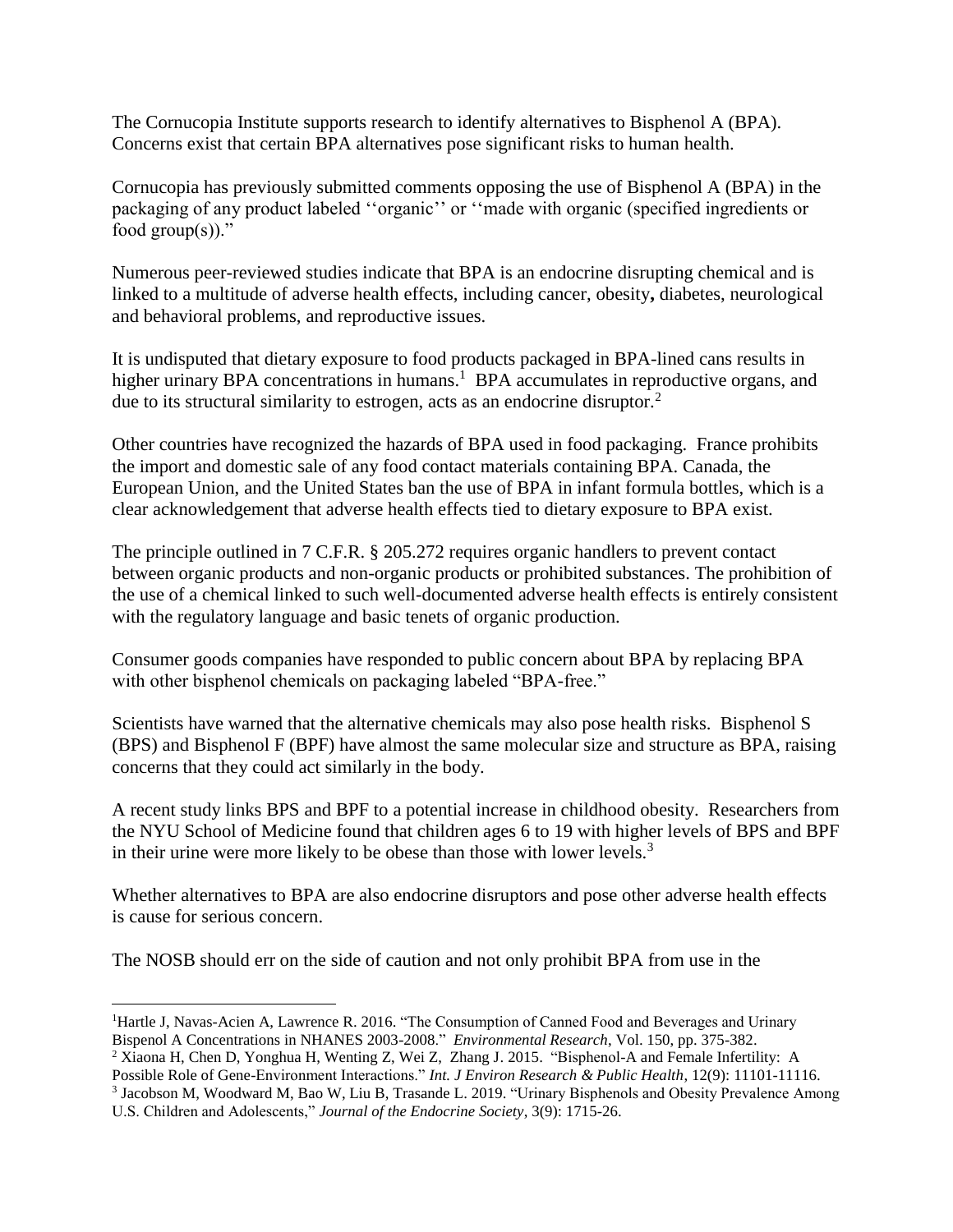packaging of organic foods but support research to find whether common replacements pose the same risks to human health as BPA.

## **5. Testing for Fraud: Developing and implementing new technologies and practices**

The Cornucopia Institute supports developing new technologies and practices to detect fraud in all of the areas identified in the meeting materials, particularly those related to detection of fumigant residues.

Because fumigated commodities can no longer be sold under the organic label, it is critical that they be identified and stripped of organic designation.

A report issued by the USDA's Office of Inspector General (OIG) in September 2017 concluded the NOP needed stronger protocols to identify organic food that was fumigated at borders and ports of entry.

In response, the NOP agreed to collaborate with APHIS and US Customs and Border Patrol (CBP) to share information across databases. According to the NOP, new measures have been undertaken to ensure the agency is notified of organic shipments that are fumigated.

These notification measures are intended to assist the NOP in identifying importers that violate the law when they do not remove the organic designation from fumigated food.

The NOP proposes using an "organic message set" that will be incorporated in the Automated Commercial Environment (ACE) database currently used by CBP. ACE is the system through which traders report information on imports and the government determines admissibility of products.

According to the NOP's response to the OIG, the "message set" will be tied to CBP Entry Form 7501. The information on the Entry Form 7501, including an "organic" designation, typically appears in the ACE system 30 days after the imported product is delivered in the US.

The NOP acknowledges this technology will take time to develop. Additionally, the 30-day notification delay would likely allow fumigated commodities to enter the market.

Identifying new technologies and protocols that employ sensitive and specific analytical methods to identify the existence of fumigant residues is an integral part of fraud detection and prevention.

## *Fenbendazole petitioned-material discussion document*

The Cornucopia Institute understands that fenbendazole may be a life-saving tool for organic producers facing devastation of their flocks due to parasitic load.

Although Cornucopia is not opposed to fenbendazole being added for emergency use in poultry, we believe this is a substance that is ripe for abuse. Industrial-scale producers are likely to use this as a production tool in the absence of strict controls for what constitutes an "emergency."